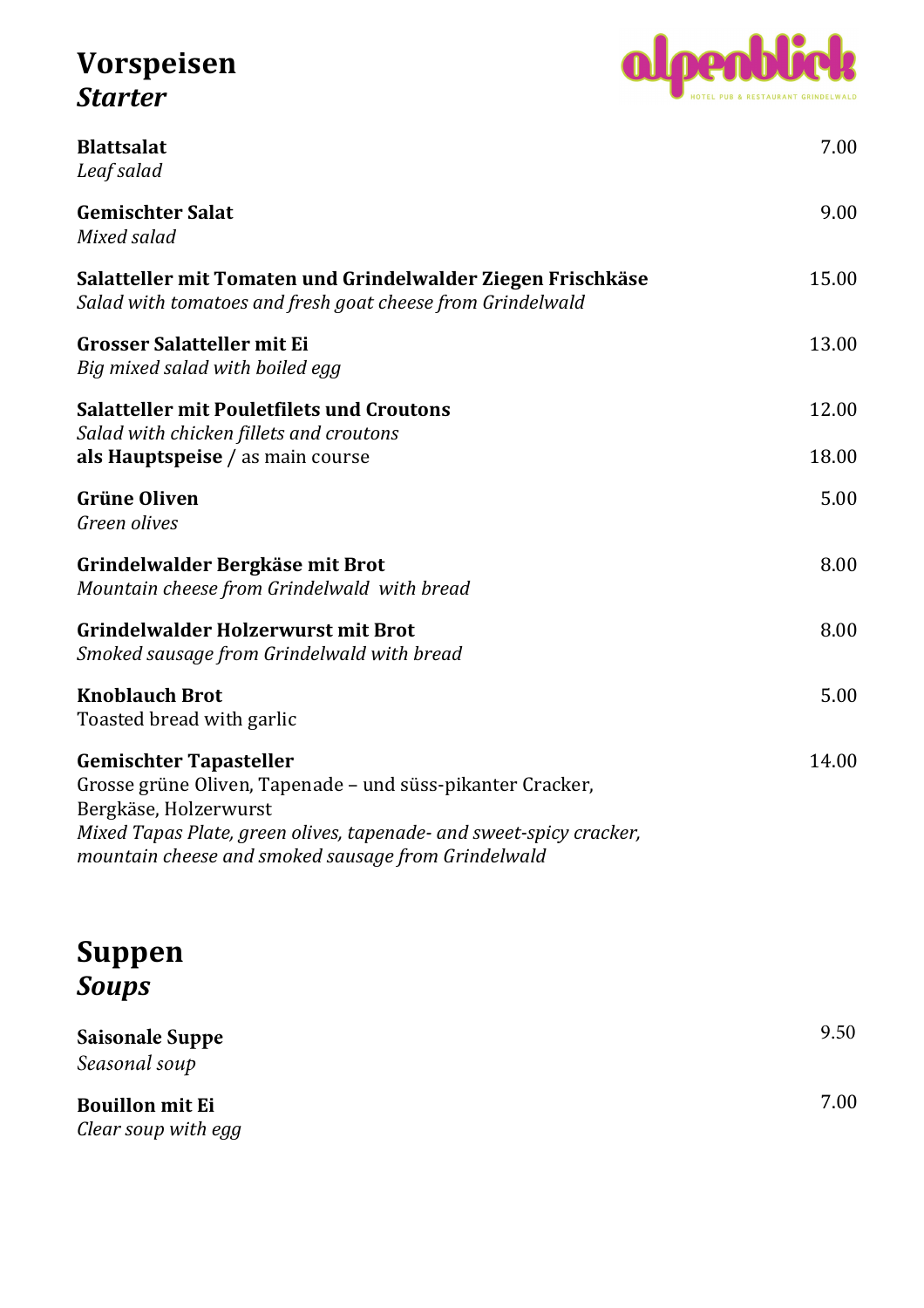## **Hauptgänge**  *Main courses*



| Alpenblick's Schweins-Rahmschnitzel mit Pilzen und Spätzli<br>Alpenblick's Pork escalope with creamy mushroom sauce and spätzle                                                   | 24.00 |
|-----------------------------------------------------------------------------------------------------------------------------------------------------------------------------------|-------|
| Schweins-Steak (ca 200g) mit Kräuterbutter, Pommes frites und Gemüse<br>Pork steak with herb butter, French fries and vegetables                                                  |       |
| <b>Gebratene Pouletfilets mit saisonalem Risotto</b><br>Roasted chicken fillets, seasonal risotto                                                                                 | 23.00 |
| <b>Saisonales Risotto</b><br><b>Seasonal Risotto</b>                                                                                                                              | 18.00 |
| "Cocotte Alpenblick" Gehacktes Rindfleisch mit Hörnli und Apfelmus<br>"Cocotte Alpenblick" minced beef meat with pasta and apple puree                                            | 21.00 |
| Gschwellti (Pellkartoffeln) mit Bergkäse und Blattsalat<br>Boiled potatoes with, mountain cheese and leaf salad                                                                   | 19.00 |
| Spaghetti mit Tomaten- oder Pesto-Sauce<br>Spaghetti with tomato- or Pesto sauce                                                                                                  | 16.00 |
| Schweinsbratwurst mit Zwiebelsauce<br>Hörnli oder Pommes frites<br>Porc sausage with onion sauce and pasta or French fries                                                        | 19.00 |
| Käsefondue<br><b>Cheese Fondue</b>                                                                                                                                                | 24.00 |
| Alpenblick Plättli<br>Holzerwürstli, Speck, Mostbröckli und Hobelkäse aus Grindelwald mit Brot<br>Smoked sausage, Bacon, Dried meat and Sliced Cheese from Grindelwald with bread | 25.00 |
| <b>Warme Sandwiches</b><br><b>Warm sandwiches</b>                                                                                                                                 |       |
|                                                                                                                                                                                   |       |

| <b>Bocadillo</b>                                                | 12.00 |
|-----------------------------------------------------------------|-------|
| Warmes Sandwich mit Schweinssteak, Salat und Gemüse             |       |
| Warm sandwich with pork steak, salad and vegetables             |       |
| <b>Poulet Sandwich</b>                                          | 12.00 |
| Warmes Sandwich mit Pouletfilet, Salat und Tomaten              |       |
| Warm chicken sandwich with salad and tomatoes                   |       |
| Tomaten Ziegenkäse Sandwich                                     | 12.00 |
| Warmes Sandwich mit Tomaten, Grindelwalder Ziegen Frischkäse    |       |
| Warm sandwich with tomatoes, fresh goat cheese from Grindelwald |       |